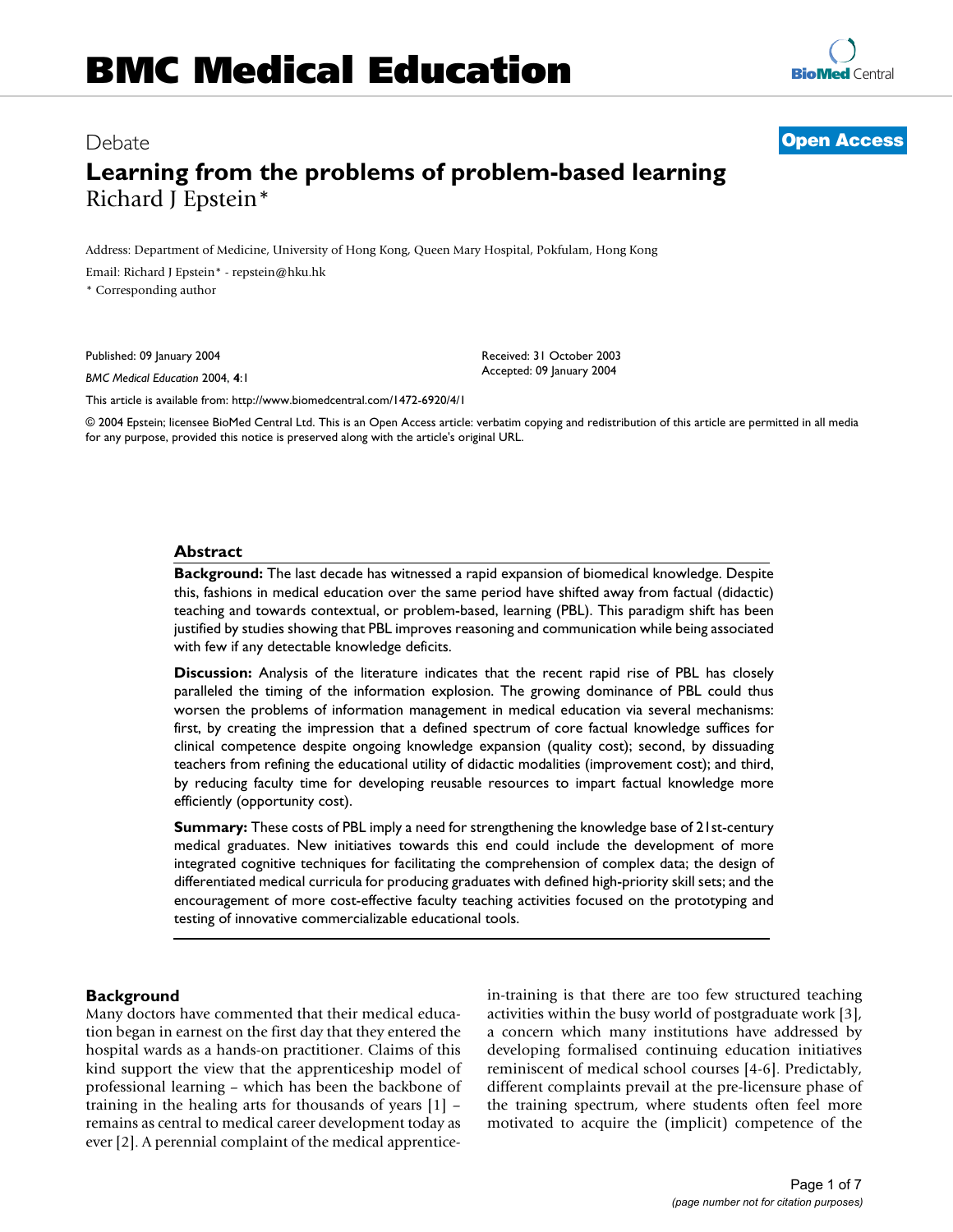practising doctor [7,8] than to absorb large volumes of (explicit) scientific and/or humanistic theory [9,10].

Such feelings underlie an unresolved debate over the optimal balance between factual ('teaching', or contentbased) and practical ('training', or performance-based) components of professional development [11] and, as such, could explain a recent drift away from the didactic emphasis of older biomedical educative approaches [12] and towards quasi-experiential, or problem-based, learning [13,14] (PBL; Figure [1](#page-2-0)A). This hypothesis cannot fully account for the PBL-led transformation of medical teaching in the 1990s, however, overlooking as it does a powerful contrary trend: the explosive proliferation of biomedical knowledge [15,16] as epitomized by the completion of the Human Genome Project [17]. Although at first sight contradictory, this reciprocal relationship between knowledge growth and didactic teaching invites a unifying explanation: namely, that the switch of educational philosophy to non-didactic methods represents a strategy for teachers and students to cope with the expansile information environment [18,19].

There are many things which a fresh medical student, unburdened by factual knowledge, can begin to learn: basic surgical methods, resuscitation interventions, generic reasoning skills, and counselling techniques, to name a few. The pivotal question, then, is not whether such context-dependent (but sequence-independent) learning will prove effective [20]; rather, it is why this reorientation of teaching philosophy has occurred at all, and at this time. Or to put the issue another way: what is the hard evidence indicating that the original educational system was broken and that the new system is likely to fix it?

A secondary issue, which has been a prime concern of PBL critics [21], is whether there may prove to be long-term hidden costs payable for the clear short-term benefits afforded by the PBL teaching philosophy. Since there are major differences in the way that PBL is implemented between schools, evidence to confirm or refute such hypotheses may be impossible to assemble. By the same token, it is an oversimplification to view all PBL as having low fact-based content, just as it is to equate all older teaching methods with rote learning. Nonetheless, since PBL veers more to the active/contextual, and didactic teaching to the passive/factual, it is plausible that one bias occurs at the expense of the other.

# **Discussion**

# *What is knowledge – anyone know?*

The traditional educational sequence involves theory preceding application, an accelerated model of which has long been satirized in clinical circles as "watch one, do one, teach one". As noted above, however, some applications may be learned in the absence of theoretical knowledge, just as some subsets of theoretical knowledge may be unassociated with any obvious application. Is it possible, then, to define a minimum essential "core knowledge" spectrum for the student of biomedicine? If so, should such knowledge expand in parallel with other biomedical information, or should any such expansion be restricted by its relevance to changes in clinical performance (the 'barefoot doctor' model)? In the latter case, how long can healthcare competence and credibility be maintained in the face of rising constraints on scientific core knowledge [22]?

If core knowledge is indeed expanding at a rate similar to that of non-core knowledge, then the strategy of solving the broad problem of knowledge expansion by defining a narrower core can only be a temporizing measure. On the other hand, if the quantum of core knowledge is deemed non-expansile – arbitrarily defined, for example, to represent the amount of knowledge capable of being instilled in an average student by *x* teaching hours per week spread over *y* years – then any expansion of non-core knowledge will cause the core to shrink as a proportion of total knowledge. In 1984, for example, a list of two hundred drugs was hailed as a solution to information overload in the field of pharmacology [23]; but by 2000 the overload problem in this discipline was perceived to have deteriorated despite both the embracement of PBL and relentless efforts to re-define a core curriculum [24].

A key difficulty in addressing this problem is that expansion of biomedical information is asymmetric – different areas of knowledge grow at different rates which in turn vary (and are ascribed differing priorities) during different periods (Fig. [1B](#page-2-0)). In practice, most curricula cope with differential knowledge growth by adding new core modules to cover areas of rapid growth [25]; the problem with this approach is that the notion of "core" becomes fluid, invalidating the concept. Moreover, it is difficult to discard ageing core knowledge at the same rate as adding new information, since the credibility of newer information tends by its nature to be weaker than that of older content. Rigid conservation of the core leaves trainees selectively deficient in new knowledge areas, on the other hand, making them less competitive in the marketplace. Discrepancies emerging between planned (taught) and actual (learned) medical curricula [26] further weaken the practicability of paradigms based on core knowledge.

The concept of core knowledge as a stand-alone solution to the problem of information inflation thus appears flawed [27]. Although at any one time certain knowledge subsets may be deemed dispensable for learning purposes, a continuous expansion of knowledge must imply a comparable expansion of knowledge essential for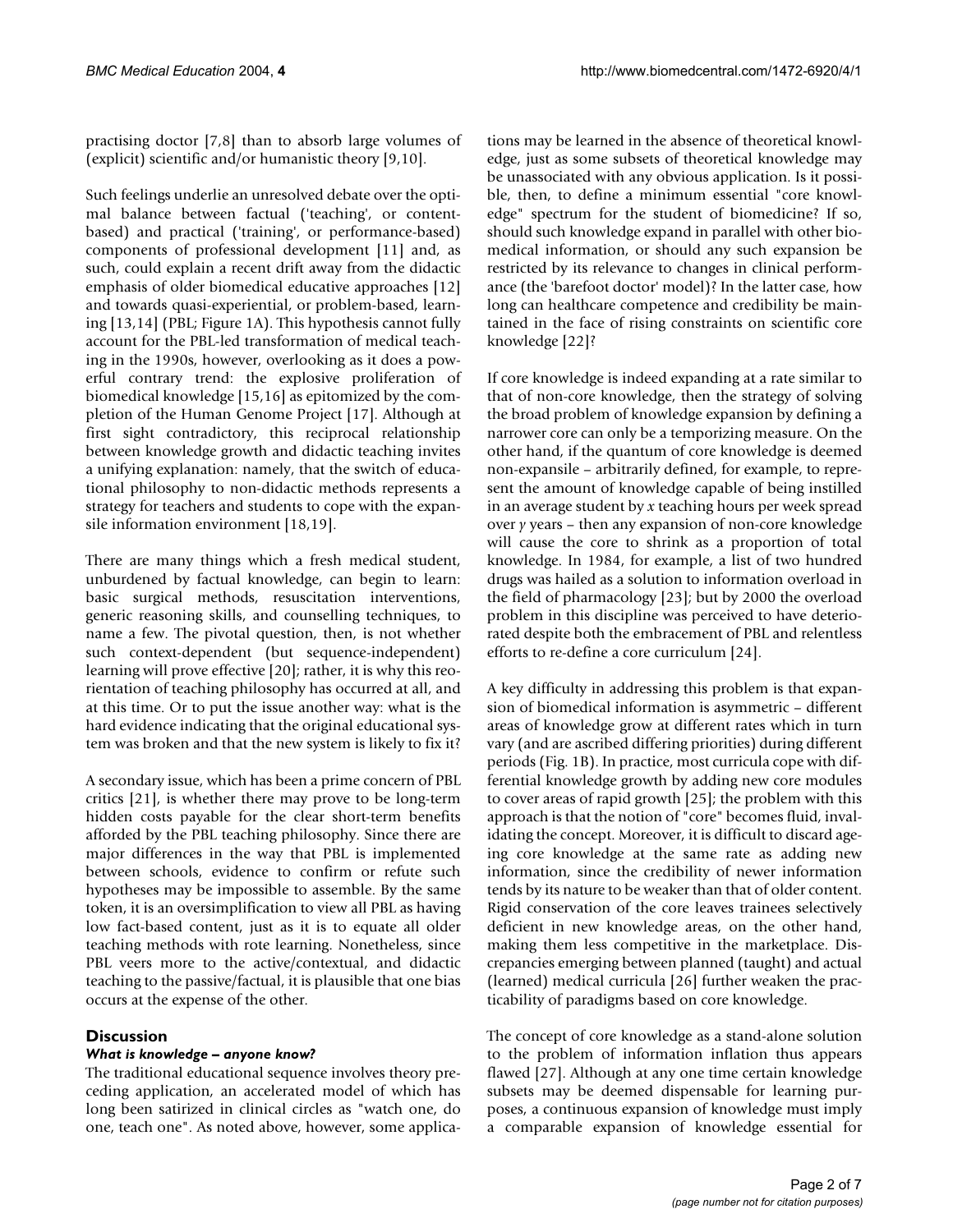<span id="page-2-0"></span>

## **Figure 1**

Comparison of growth rates of PBL and biomedical knowledge. (A), Relative growth of interest in PBL versus lecture-based teaching based on PubMed keyword frequencies between 1975 and 2000. The Title fields of the journal database were searched each year for the strings "problem-based learning" (open squares) or "lecture" (open diamonds); the retrieved items were then scrutinized to determine those dealing with the subject of teaching style (e.g., eponymous "lectures" were excluded). (B), Growth rates of journal articles dealing with subject matter relating to science, medicine and education. The strings "gene" (solid diamonds), "clinical" (open squares) and "medical education" (solid triangles) are shown here, illustrative of the frequencies of many other keywords searched.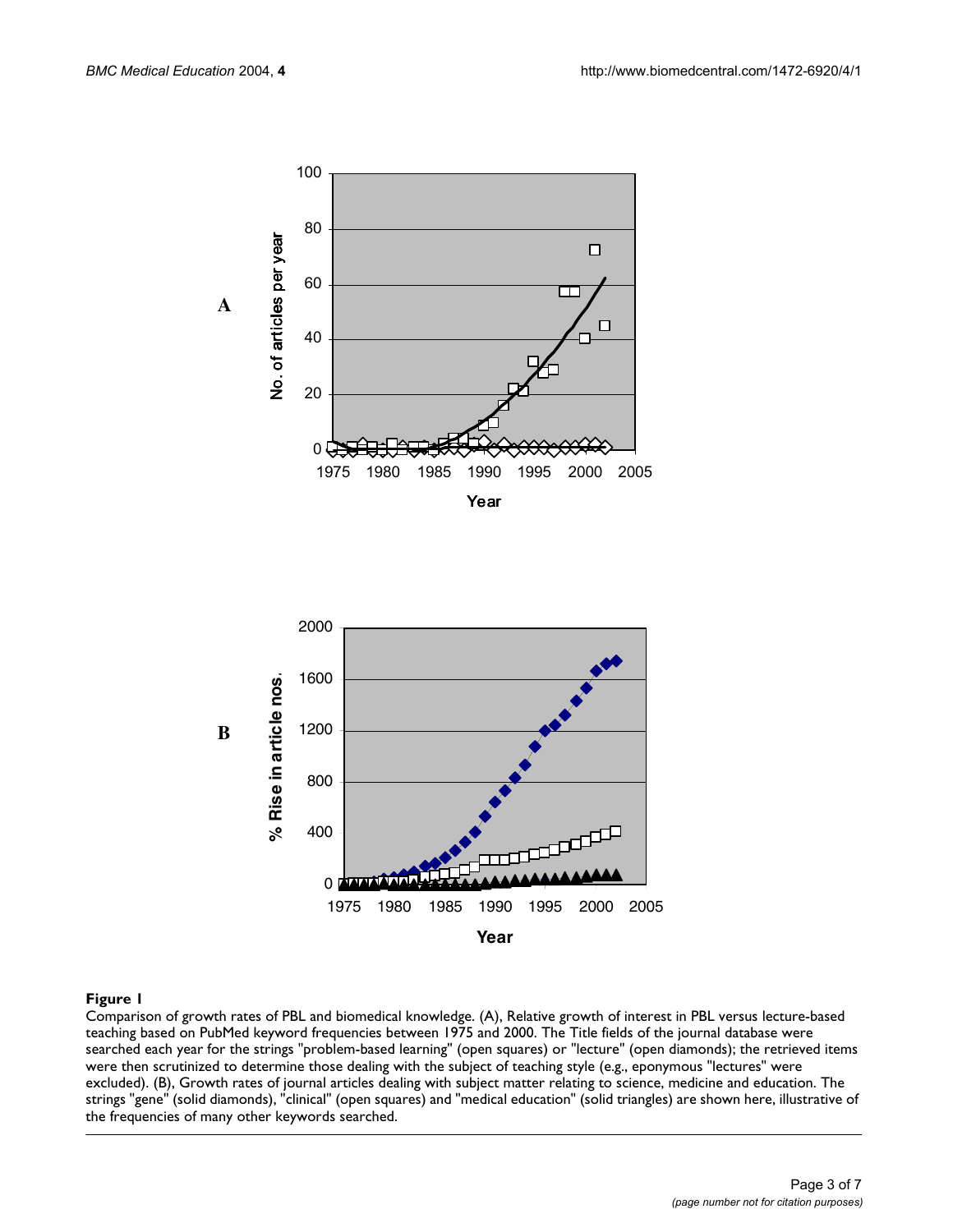maintenance of professional competence [28]. Moreover, practicality should not be the sole criterion by which core knowledge is judged; a medical training system cannot succeed by simply cloning service-based doctors, but must also produce academics, researchers, visionaries and leaders able to develop the service infrastructure [29]. It is against the background of these diverse challenges that the recent growth of PBL should be appraised.

# *The lure of the non-expert*

A traditional authoritative doctor who dares challenge the information explosion faces the same risk as the immovable object confronting the irresistible force. The outcome has been to shatter the image of the omniscient doctor, as well as to dent the plausibility of experts in all fields. This slide from grace of the specialist – formerly a dominant figure in the medical educational pantheon, and a revered colleague in the battle against information overload [30] – has paralleled the decline of the lecture as a teaching medium. These linked trends suggest that the internetempowered medical customer of the 21st century (whether patient or student) now questions information promulgated by mere individuals, thus threatening clinical and teaching paradigms formerly assumed unassailable.

This problem has created a niche for PBL, rejecting as it has the old curriculum's reliance upon experts and specialists [31]. The reported disadvantages of non-expert biomedical teaching with respect to knowledge transmission [32] and disease understanding [33] have been parried by numerous studies showing no detectable information deficits in PBL-trained (compared to lecturetaught) students [34-38]. Such negative data may be of limited reassurance, however, given the insensitivity of the endpoints used to measure what is in practice a rather limited curricular divergence [39]. It is likewise arguable that endpoints such as knowledge acquisition and clinical skills are surrogates, and that the most critical deliverable of medical training – namely, the quality of patient outcomes – has not been measured in any controlled trial of PBL [40]. These points lend credence to criticisms that the present-day popularity of PBL has so far been driven more by individual enthusiasm and conjecture than by objective scientific evidence [41].

Who, then, stands to gain from PBL? Medical teachers are perhaps the most immediate beneficiaries [42]. Reduced self-perceptions of fallibility may be one attraction for teachers, as new PBL supervisors find that their educational contributions are no longer falsifiable by their pupils. In addition, responsibility for providing a sufficient knowledge base can be passed from teacher to student under the PBL auspices of 'self-directed learning' [43]. Yet another benefit relates to the lack of formal preparation required to initiate a PBL session [44] – an advantage which suggests a gain in efficiency. But does this bear scrutiny [45]?

# *Things have changed*

Efficiency can be calculated by dividing (productivity) by (time and effort). What do we mean in this context by productivity? A half-century ago, the only responsibility of a medical school was to produce clinicians to serve the local community; today, however, teaching activities incorporate postgraduate specialist education, continuing medical education, professional and career development, public and patient awareness programmes, educationrelated research, conference and workshop organization, national and international collaborative initiatives, professional accreditation and audit activities, development of electronic teaching resources, and so on. Hence, a modern faculty's teaching productivity is not able to be gauged exclusively (or even predominantly) by the number and quality of its outgoing medical graduates, but rather must be judged by the sum total of its useful educational output.

This raises short- and long-term issues as to the most efficient ways to utilize faculty time and effort: traditional teaching service activities (e.g., tutorials, mentoring) must compete with more ambitious developmental activities (e.g., production of journal articles, books, software or web resources). Small-group tutorials are a time-honoured teaching modality, but the opportunity cost is high; while there must surely remain a place for personalized teaching, it seems doubtful whether the modern academic system can tolerate the luxury of an accelerating trend in this direction [46]. In contrast, the traditional apprenticeship training approach seems cost-effective, relying as it does upon the learner assisting a professional in the execution of his/her paid duties.

In this context it is worth noting that the development of PBL – growth of which during the 1990s coincided with similar trends favouring noncognitive-based medical school admissions [47-49] and humanities-rich preclinical experience [50-52] – was spawned a quarter of a century ago in a regional medical school in Canada [53]. One need scarcely point out that the 1975 academic environment responsible for this educational breakthrough bears little resemblance to the market-driven imperatives that preoccupy most medical faculty members today, both in Canada [54-56] and elsewhere [57-62]. A changing environment not only justifies, but mandates, adaptation; if the 1990s trends do indeed represent a retreat from an information-dominated world, then the substitution of a PBL-dominated philosophy could be fraught with significant longterm perils.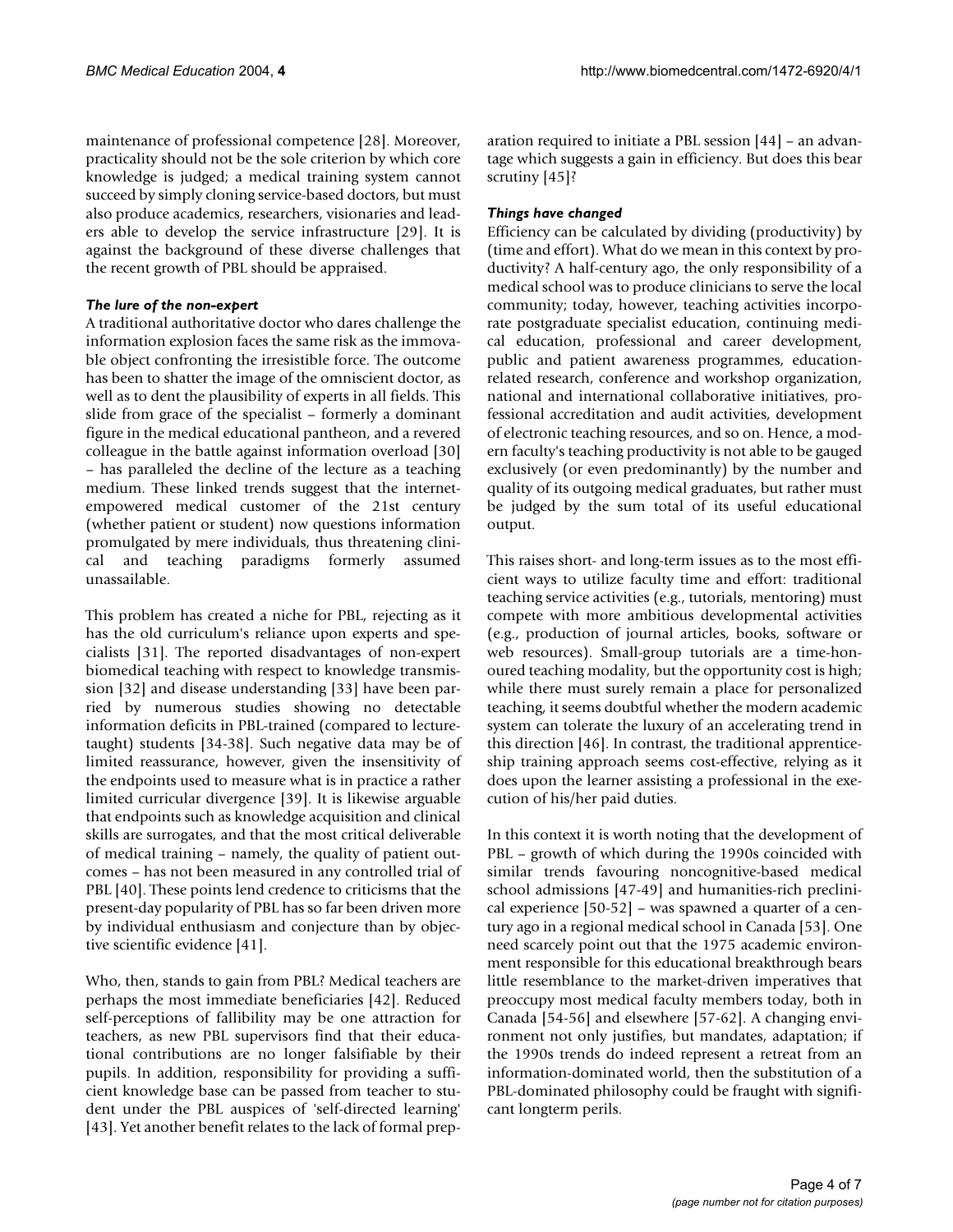## *From words to actions*

Solutions lie in compromise. Such change is painful because it involves the abandonment of ideals formerly attainable; the vision of a one-size-fits-all medical school becomes no longer practical, and ever more difficult decisions will be needed as to what style(s) of graduate is most urgent for a faculty to produce. This process of curricular differentiation has started, but the pace is set to quicken as medical markets emerge and diverge, and as competition for faculty survival sharpens. To what extent, though, should these divisive educational decisions be made by markets, faculties, students, patients or governments?

Contrary to popular thought, there will remain a strong need – and possibly an enlarging one – for a subset of highly-trained medical graduates from a knowledgeintensive learning environment who are capable of assimilating the complexities of science, informatics, humanities and logistics that comprise modern medicine. Since the proportion of individuals and faculties suitable for this leadership mission looks set to decline, however, a larger number will need to accept the equally daunting compromise of skills prioritization.

Teachers cannot teach without students, but students can learn without teachers. This belated insight has transformed the role of teachers into that of learning facilitators, akin to a culture of "thinking apprenticeship". Paradoxically, in an age when even complex skills such as landing aircraft are learned using robotic simulators, the trend in medical education has switched back to laborintensive small-group teaching under the guise of PBL. This at first seems all the more curious given the unprecedented availability of alternative technologies for teaching clinical reasoning, the increasing importance of an adequate knowledge base in an ever more sophisticated professional environment, the growing pressures on faculties to use limited fiscal resources in the most cost-effective manner, and the novel opportunities for commercializing educational activities and products via the development of software and web-based resources.

The rise in PBL popularity over the 1990s thus suggests a retreat from the fallout of the biomedical information explosion. Although this response seems rational enough as a short-term adaptive measure, it should not be regarded as a solution to the problem of knowledge expansion. Just as PBL was originally pioneered as a reaction against complacency in traditional pedagogy, so must today's medical schools reject expediency and confront the unresolved information-management challenges of 21st-century medical education. The formulation of more efficient techniques for imparting factual knowledge, a greater emphasis on directing limited resources to the production of reusable teaching tools [63], and a willingness to experiment with differentiated medical curricula that prioritise graduate skill subsets, can all play a role in driving educational reform as a positive and ongoing adaptive process.

# **Summary**

The knowledge explosion of the last two decades has been accompanied by a decreasing reliance on didactic teaching. This educational paradigm shift has been led by widespread embracement of PBL, the original rationale of which was to improve students' ability to reason and communicate. In recent years, however, PBL has grown more rapidly in apparent response to information overload in medical school curricula, and may thus be viewed as a symptom of the problem of biomedical knowledge expansion.

The challenge of defining the right balance between what is taught, what is learned, and what remains unlearned will not disappear. Although few knowledge deficits have been detected in today's PBL-educated students, a decreasing concern with the adequacy of the professional knowledge base could yet erode the future credibility of the medical profession. By continuing to rely on popular PBL escape clauses such as 'self-directed learning' and 'information management', today's medical educators risk losing sight of this longterm threat.

The era of active learning began thousands of years ago with the first apprentice. We now live in a new era with new challenges, one of which is exponential information expansion. PBL provides one way for faculty and students to cope with this challenge, but sidesteps deeper issues relating to the widening core of essential professional knowledge. Innovative curricular experiments using educational strategies complementary to PBL would therefore appear timely.

# **Abbreviations**

PBL, problem-based learning

# **Competing interests**

None declared.

# **Acknowledgements**

The author thanks Professor Joe Muller, as well as two named journal reviewers, for constructive feedback on the manuscript.

### **References**

- 1. Kreisman J: [The curandero's apprentice: a therapeutic inte](http://www.ncbi.nlm.nih.gov/entrez/query.fcgi?cmd=Retrieve&db=PubMed&dopt=Abstract&list_uids=1088843)**[gration of folk and medical healing.](http://www.ncbi.nlm.nih.gov/entrez/query.fcgi?cmd=Retrieve&db=PubMed&dopt=Abstract&list_uids=1088843)** *Am J Psychiatry* 1975, **132:**81-83.
- 2. Bleakley A: **[Pre-registration house officers and ward-based](http://www.ncbi.nlm.nih.gov/entrez/query.fcgi?cmd=Retrieve&db=PubMed&dopt=Abstract&list_uids=10.1046/j.1365-2923.2002.01128.x) [learning: a 'new apprenticeship' model](http://www.ncbi.nlm.nih.gov/entrez/query.fcgi?cmd=Retrieve&db=PubMed&dopt=Abstract&list_uids=10.1046/j.1365-2923.2002.01128.x)[.](http://www.ncbi.nlm.nih.gov/entrez/query.fcgi?cmd=Retrieve&db=PubMed&dopt=Abstract&list_uids=11849519)** *Med Educ* 2002, **36:**9-15.
- 3. Britto JA: **Residency experienced in pursuit of structured apprenticeship.** *Ann Roy Coll Surg* 1995, **77(supp 2):**64-66.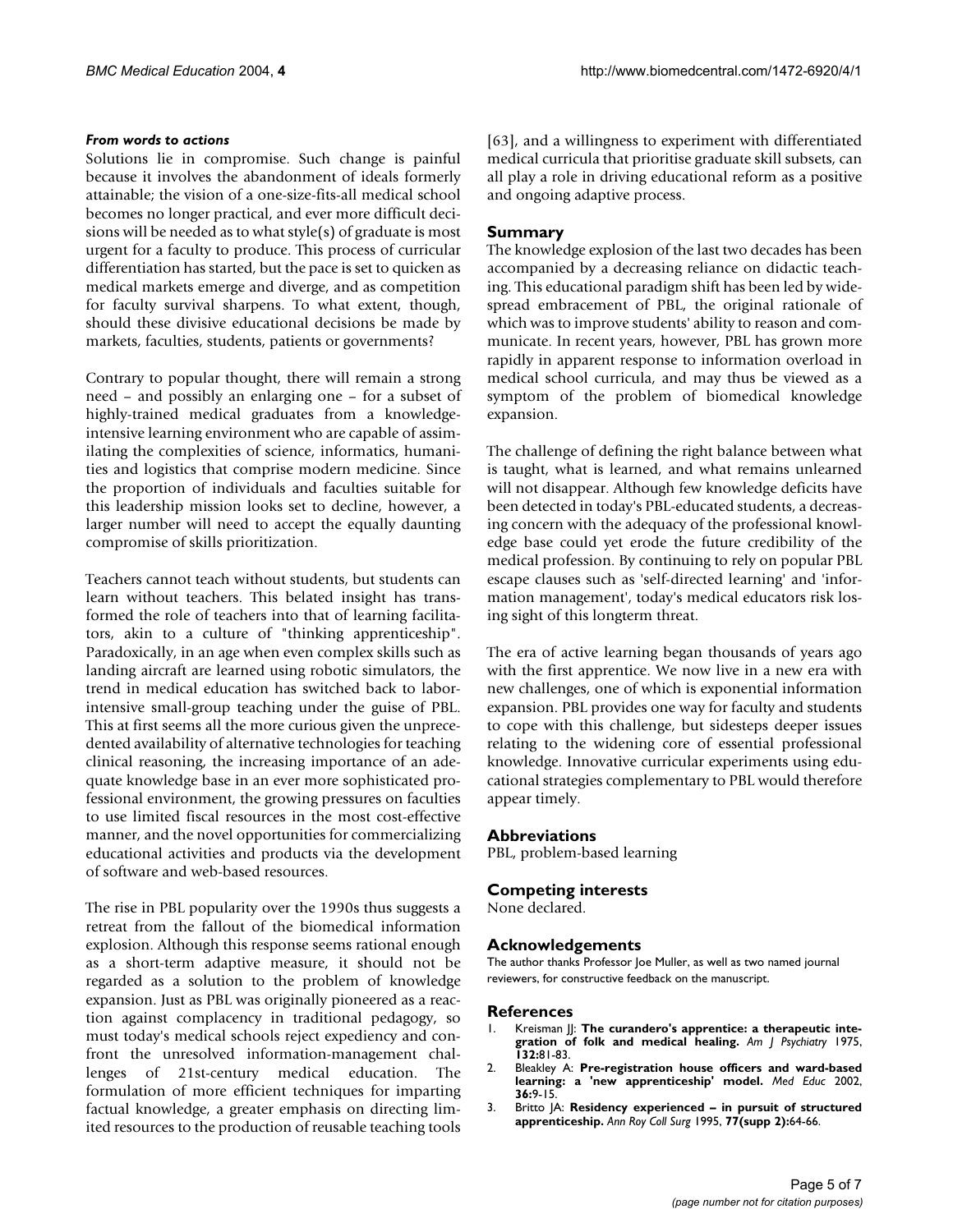- 4. Taylor KL, Chudley AE: **[Meeting the needs of future physicians:](http://www.ncbi.nlm.nih.gov/entrez/query.fcgi?cmd=Retrieve&db=PubMed&dopt=Abstract&list_uids=10.1046/j.1365-2923.2001.01021.x) [a core curriculum initiative for postgraduate medical educa](http://www.ncbi.nlm.nih.gov/entrez/query.fcgi?cmd=Retrieve&db=PubMed&dopt=Abstract&list_uids=10.1046/j.1365-2923.2001.01021.x)[tion at a Canadian university](http://www.ncbi.nlm.nih.gov/entrez/query.fcgi?cmd=Retrieve&db=PubMed&dopt=Abstract&list_uids=10.1046/j.1365-2923.2001.01021.x)[.](http://www.ncbi.nlm.nih.gov/entrez/query.fcgi?cmd=Retrieve&db=PubMed&dopt=Abstract&list_uids=11564202)** *Med Educ* 2001, **35:**973-82.
- 5. Markova T, Roth LM: **[E-conferencing for delivery of residency](http://www.ncbi.nlm.nih.gov/entrez/query.fcgi?cmd=Retrieve&db=PubMed&dopt=Abstract&list_uids=12114169) [didactics.](http://www.ncbi.nlm.nih.gov/entrez/query.fcgi?cmd=Retrieve&db=PubMed&dopt=Abstract&list_uids=12114169)** *Acad Med* 2002, **77:**748-49.
- 6. Minor S, Poenaru D: **[The in-house education of clinical clerks in](http://www.ncbi.nlm.nih.gov/entrez/query.fcgi?cmd=Retrieve&db=PubMed&dopt=Abstract&list_uids=10.1016/S0002-9610(02)01001-2) [surgery and the role of housestaff](http://www.ncbi.nlm.nih.gov/entrez/query.fcgi?cmd=Retrieve&db=PubMed&dopt=Abstract&list_uids=10.1016/S0002-9610(02)01001-2)[.](http://www.ncbi.nlm.nih.gov/entrez/query.fcgi?cmd=Retrieve&db=PubMed&dopt=Abstract&list_uids=12433616)** *Am J Surg* 2002, **184:**471-5.
- 7. Rosenberg WM, Sackett DL: **[On the need for evidence-based](http://www.ncbi.nlm.nih.gov/entrez/query.fcgi?cmd=Retrieve&db=PubMed&dopt=Abstract&list_uids=8881108) [medicine.](http://www.ncbi.nlm.nih.gov/entrez/query.fcgi?cmd=Retrieve&db=PubMed&dopt=Abstract&list_uids=8881108)** *Therapie* 1996, **51:**212-7.
- 8. Phinney AO, Hager WD: **[Teaching senior medical students in](http://www.ncbi.nlm.nih.gov/entrez/query.fcgi?cmd=Retrieve&db=PubMed&dopt=Abstract&list_uids=9675993) [an office setting: the apprentice system revisited.](http://www.ncbi.nlm.nih.gov/entrez/query.fcgi?cmd=Retrieve&db=PubMed&dopt=Abstract&list_uids=9675993)** *Conn Med* 1998, **62:**337-41.
- 9. Turner TH, Collinson SR, Fry HS: **[Doctor in the house: the med](http://www.ncbi.nlm.nih.gov/entrez/query.fcgi?cmd=Retrieve&db=PubMed&dopt=Abstract&list_uids=10.1080/01421590126489)[ical student as academic, attendant and apprentice](http://www.ncbi.nlm.nih.gov/entrez/query.fcgi?cmd=Retrieve&db=PubMed&dopt=Abstract&list_uids=10.1080/01421590126489)[.](http://www.ncbi.nlm.nih.gov/entrez/query.fcgi?cmd=Retrieve&db=PubMed&dopt=Abstract&list_uids=12098375)** *Med Teach* 2001, **23:**514-16.
- 10. Rolfe IE, Sanson-Fisher RW: **[Translating learning skills into prac](http://www.ncbi.nlm.nih.gov/entrez/query.fcgi?cmd=Retrieve&db=PubMed&dopt=Abstract&list_uids=10.1046/j.1365-2923.2002.01170.x)[tice: a new strategy for learning clinical skills](http://www.ncbi.nlm.nih.gov/entrez/query.fcgi?cmd=Retrieve&db=PubMed&dopt=Abstract&list_uids=10.1046/j.1365-2923.2002.01170.x)[.](http://www.ncbi.nlm.nih.gov/entrez/query.fcgi?cmd=Retrieve&db=PubMed&dopt=Abstract&list_uids=11940175)** *Med Educ* 2002, **36:**345-52.
- 11. Marckmann G: **[Teaching science vs. the apprentice model do](http://www.ncbi.nlm.nih.gov/entrez/query.fcgi?cmd=Retrieve&db=PubMed&dopt=Abstract&list_uids=10.1023/A:1009956310614) [we really have the choice?](http://www.ncbi.nlm.nih.gov/entrez/query.fcgi?cmd=Retrieve&db=PubMed&dopt=Abstract&list_uids=10.1023/A:1009956310614)** *Med Health Care Philos* 2001, **4:**85-89.
- 12. Wallace AG: **[Educating tomorrow's doctors: the thing that](http://www.ncbi.nlm.nih.gov/entrez/query.fcgi?cmd=Retrieve&db=PubMed&dopt=Abstract&list_uids=9125939) [really matters is that we care.](http://www.ncbi.nlm.nih.gov/entrez/query.fcgi?cmd=Retrieve&db=PubMed&dopt=Abstract&list_uids=9125939)** *Acad Med* 1997, **72:**253-58.
- 13. Norman GR, Schmidt HG: **[Effectiveness of problem-based](http://www.ncbi.nlm.nih.gov/entrez/query.fcgi?cmd=Retrieve&db=PubMed&dopt=Abstract&list_uids=10.1046/j.1365-2923.2000.00749.x) [learning curricula: theory, practice and paper darts](http://www.ncbi.nlm.nih.gov/entrez/query.fcgi?cmd=Retrieve&db=PubMed&dopt=Abstract&list_uids=10.1046/j.1365-2923.2000.00749.x)[.](http://www.ncbi.nlm.nih.gov/entrez/query.fcgi?cmd=Retrieve&db=PubMed&dopt=Abstract&list_uids=10972750)** *Med Educ* 2000, **34:**721-8.
- 14. Finucane PM, Johnson SM, Prideaux DJ: **[Problem-based learning:](http://www.ncbi.nlm.nih.gov/entrez/query.fcgi?cmd=Retrieve&db=PubMed&dopt=Abstract&list_uids=9612452) [its rationale and efficacy.](http://www.ncbi.nlm.nih.gov/entrez/query.fcgi?cmd=Retrieve&db=PubMed&dopt=Abstract&list_uids=9612452)** *Med J Aust* 1998, **168:**429-30.
- 15. Hunt RE, Newman RG: **[Medical knowledge overload: a disturb](http://www.ncbi.nlm.nih.gov/entrez/query.fcgi?cmd=Retrieve&db=PubMed&dopt=Abstract&list_uids=9058088)[ing trend for physicians.](http://www.ncbi.nlm.nih.gov/entrez/query.fcgi?cmd=Retrieve&db=PubMed&dopt=Abstract&list_uids=9058088)** *Health Care Manage Rev* 1997, **22:**70-75.
- 16. Laine C, Weinberg DS: **[How can physicians keep up-to-date?](http://www.ncbi.nlm.nih.gov/entrez/query.fcgi?cmd=Retrieve&db=PubMed&dopt=Abstract&list_uids=10.1146/annurev.med.50.1.99)** *Annu Rev Med* 1999, **50:**99-110.
- 17. Collins FS, Morgan M, Patrinos A: **[The human genome project:](http://www.ncbi.nlm.nih.gov/entrez/query.fcgi?cmd=Retrieve&db=PubMed&dopt=Abstract&list_uids=10.1126/science.1084564) [lessons from large-scale biology](http://www.ncbi.nlm.nih.gov/entrez/query.fcgi?cmd=Retrieve&db=PubMed&dopt=Abstract&list_uids=10.1126/science.1084564)[.](http://www.ncbi.nlm.nih.gov/entrez/query.fcgi?cmd=Retrieve&db=PubMed&dopt=Abstract&list_uids=12690187)** *Science* 2003, **300:**286-90.
- 18. Carlile S, Barnet S, Sefton A, Uther J: **[Medical problem based](http://www.ncbi.nlm.nih.gov/entrez/query.fcgi?cmd=Retrieve&db=PubMed&dopt=Abstract&list_uids=10.1016/S1386-5056(98)00073-2) [learning supported by intranet technology: a natural student](http://www.ncbi.nlm.nih.gov/entrez/query.fcgi?cmd=Retrieve&db=PubMed&dopt=Abstract&list_uids=10.1016/S1386-5056(98)00073-2) [centred approach](http://www.ncbi.nlm.nih.gov/entrez/query.fcgi?cmd=Retrieve&db=PubMed&dopt=Abstract&list_uids=10.1016/S1386-5056(98)00073-2)[.](http://www.ncbi.nlm.nih.gov/entrez/query.fcgi?cmd=Retrieve&db=PubMed&dopt=Abstract&list_uids=9726516)** *Int J Med Inf* 1998, **50:**225-33.
- 19. Smith HC: **[A course director's perspectives on problem-based](http://www.ncbi.nlm.nih.gov/entrez/query.fcgi?cmd=Retrieve&db=PubMed&dopt=Abstract&list_uids=12480620) [learning curricula in biochemistry.](http://www.ncbi.nlm.nih.gov/entrez/query.fcgi?cmd=Retrieve&db=PubMed&dopt=Abstract&list_uids=12480620)** *Acad Med* 2002, **77:**1189-98.
- 20. Webster C, McLinden S, Begler K: **[Why Johnny can't reengineer](http://www.ncbi.nlm.nih.gov/entrez/query.fcgi?cmd=Retrieve&db=PubMed&dopt=Abstract&list_uids=8591427) [health care processes with information technology.](http://www.ncbi.nlm.nih.gov/entrez/query.fcgi?cmd=Retrieve&db=PubMed&dopt=Abstract&list_uids=8591427)** *Medinfo* 1995, **8:**1283-7.
- 21. Monkhouse WS, Farrell TB: **[Tomorrow's doctors: today's](http://www.ncbi.nlm.nih.gov/entrez/query.fcgi?cmd=Retrieve&db=PubMed&dopt=Abstract&list_uids=10.1002/(SICI)1098-2353(1999)12:2<131::AID-CA9>3.0.CO;2-L) [mistakes?](http://www.ncbi.nlm.nih.gov/entrez/query.fcgi?cmd=Retrieve&db=PubMed&dopt=Abstract&list_uids=10.1002/(SICI)1098-2353(1999)12:2<131::AID-CA9>3.0.CO;2-L)** *Clin Anat* 1999, **12:**131-4.
- 22. Maudsley G, Strivens J: **['Science', 'critical thinking' and 'compe](http://www.ncbi.nlm.nih.gov/entrez/query.fcgi?cmd=Retrieve&db=PubMed&dopt=Abstract&list_uids=10.1046/j.1365-2923.2000.00428.x)[tence' for tomorrow's doctors: a review of terms and](http://www.ncbi.nlm.nih.gov/entrez/query.fcgi?cmd=Retrieve&db=PubMed&dopt=Abstract&list_uids=10.1046/j.1365-2923.2000.00428.x) [concepts](http://www.ncbi.nlm.nih.gov/entrez/query.fcgi?cmd=Retrieve&db=PubMed&dopt=Abstract&list_uids=10.1046/j.1365-2923.2000.00428.x)[.](http://www.ncbi.nlm.nih.gov/entrez/query.fcgi?cmd=Retrieve&db=PubMed&dopt=Abstract&list_uids=10607280)** *Med Educ* 2000, **34:**53-60.
- 23. Riley MW: **[Reducing 'information overload' in the teaching of](http://www.ncbi.nlm.nih.gov/entrez/query.fcgi?cmd=Retrieve&db=PubMed&dopt=Abstract&list_uids=6726771) [pharmacology: the '200 Drug List'.](http://www.ncbi.nlm.nih.gov/entrez/query.fcgi?cmd=Retrieve&db=PubMed&dopt=Abstract&list_uids=6726771)** *J Med Educ* 1984, **59:**508-11.
- 24. Achike FI, Ogle CW: **[Information overload in the teaching of](http://www.ncbi.nlm.nih.gov/entrez/query.fcgi?cmd=Retrieve&db=PubMed&dopt=Abstract&list_uids=10.1177/00912700022008838) [pharmacology](http://www.ncbi.nlm.nih.gov/entrez/query.fcgi?cmd=Retrieve&db=PubMed&dopt=Abstract&list_uids=10.1177/00912700022008838)[.](http://www.ncbi.nlm.nih.gov/entrez/query.fcgi?cmd=Retrieve&db=PubMed&dopt=Abstract&list_uids=10664924)** *J Clin Pharmacol* 2000, **40:**177-83.
- 25. Vidic B, Weitlauf HM: **[Horizontal and vertical integration of](http://www.ncbi.nlm.nih.gov/entrez/query.fcgi?cmd=Retrieve&db=PubMed&dopt=Abstract&list_uids=10.1002/ca.10019) [academic disciplines in the medical school curriculum](http://www.ncbi.nlm.nih.gov/entrez/query.fcgi?cmd=Retrieve&db=PubMed&dopt=Abstract&list_uids=10.1002/ca.10019)[.](http://www.ncbi.nlm.nih.gov/entrez/query.fcgi?cmd=Retrieve&db=PubMed&dopt=Abstract&list_uids=11948961)** *Clin Anat* 2002, **15:**233-5.
- 26. Verhoeven BH, Verwijnen GM, Scherpbier AJ, van der Vleuten CP: **[Growth of medical knowledge](http://www.ncbi.nlm.nih.gov/entrez/query.fcgi?cmd=Retrieve&db=PubMed&dopt=Abstract&list_uids=10.1046/j.1365-2923.2002.01268.x)[.](http://www.ncbi.nlm.nih.gov/entrez/query.fcgi?cmd=Retrieve&db=PubMed&dopt=Abstract&list_uids=12191053)** *Med Educ* 2002, **36:**711-17.
- 27. Simpson JG, Furnace J, Crosby J *et al.*: **[The Scottish doctor –](http://www.ncbi.nlm.nih.gov/entrez/query.fcgi?cmd=Retrieve&db=PubMed&dopt=Abstract&list_uids=10.1080/01421590220120713) [learning outcomes for the medical undergraduate in Scot](http://www.ncbi.nlm.nih.gov/entrez/query.fcgi?cmd=Retrieve&db=PubMed&dopt=Abstract&list_uids=10.1080/01421590220120713)land – a foundation for competent and reflexive [practitioners](http://www.ncbi.nlm.nih.gov/entrez/query.fcgi?cmd=Retrieve&db=PubMed&dopt=Abstract&list_uids=10.1080/01421590220120713)[.](http://www.ncbi.nlm.nih.gov/entrez/query.fcgi?cmd=Retrieve&db=PubMed&dopt=Abstract&list_uids=12098432)** *Med Teach* 2002, **24:**136-43.
- 28. Whipp JL, Ferguson DJ, Wells LM, Iacopino AM: [Rethinking knowl](http://www.ncbi.nlm.nih.gov/entrez/query.fcgi?cmd=Retrieve&db=PubMed&dopt=Abstract&list_uids=11197948)**[edge and pedagogy in dental education.](http://www.ncbi.nlm.nih.gov/entrez/query.fcgi?cmd=Retrieve&db=PubMed&dopt=Abstract&list_uids=11197948)** *J Dent Educ* 2000, **64:**860-66.
- 29. Hammel J, Royeen CH, Bagatell N, Chandler B, Jensen G, Loveland R, Stone G: **[Student perspectives on problem-based learning in](http://www.ncbi.nlm.nih.gov/entrez/query.fcgi?cmd=Retrieve&db=PubMed&dopt=Abstract&list_uids=10200843) [an occupational therapy curriculum: a multiyear qualitative](http://www.ncbi.nlm.nih.gov/entrez/query.fcgi?cmd=Retrieve&db=PubMed&dopt=Abstract&list_uids=10200843) [evaluation.](http://www.ncbi.nlm.nih.gov/entrez/query.fcgi?cmd=Retrieve&db=PubMed&dopt=Abstract&list_uids=10200843)** *Am J Occup Ther* 1999, **53:**199-206.
- 30. Cullen R: **The medical specialist: information gateway or gatekeeper for the family practitioner.** *Bull Med Lib Assoc* 1997, **85:**348-55.
- 31. Maudsley G: **[Making sense of trying not to teach: an interview](http://www.ncbi.nlm.nih.gov/entrez/query.fcgi?cmd=Retrieve&db=PubMed&dopt=Abstract&list_uids=11841982) [study of tutors' ideas of problem-based learning.](http://www.ncbi.nlm.nih.gov/entrez/query.fcgi?cmd=Retrieve&db=PubMed&dopt=Abstract&list_uids=11841982)** *Acad Med* 2002, **77:**162-72.
- 32. Hay PJ, Katsikitis M: **[The 'expert' in problem-based and case](http://www.ncbi.nlm.nih.gov/entrez/query.fcgi?cmd=Retrieve&db=PubMed&dopt=Abstract&list_uids=10.1046/j.1365-2923.2001.00679.x)[based learning: necessary or not?](http://www.ncbi.nlm.nih.gov/entrez/query.fcgi?cmd=Retrieve&db=PubMed&dopt=Abstract&list_uids=10.1046/j.1365-2923.2001.00679.x)** *Med Educ* 2001, **35:**22-26.
- 33. Jones A, McArdle PJ, O'Neill PA: **[Perceptions of how well gradu](http://www.ncbi.nlm.nih.gov/entrez/query.fcgi?cmd=Retrieve&db=PubMed&dopt=Abstract&list_uids=10.1046/j.1365-2923.2002.01105.x)[ates are prepared for the role of pre-registration house](http://www.ncbi.nlm.nih.gov/entrez/query.fcgi?cmd=Retrieve&db=PubMed&dopt=Abstract&list_uids=10.1046/j.1365-2923.2002.01105.x)**

**[officer: a comparison of outcomes from a traditional and an](http://www.ncbi.nlm.nih.gov/entrez/query.fcgi?cmd=Retrieve&db=PubMed&dopt=Abstract&list_uids=10.1046/j.1365-2923.2002.01105.x) [integrated PBL curriculum](http://www.ncbi.nlm.nih.gov/entrez/query.fcgi?cmd=Retrieve&db=PubMed&dopt=Abstract&list_uids=10.1046/j.1365-2923.2002.01105.x)[.](http://www.ncbi.nlm.nih.gov/entrez/query.fcgi?cmd=Retrieve&db=PubMed&dopt=Abstract&list_uids=11849520)** *Med Educ* 2002, **36:**16-25.

- 34. Kaufman DM, Mann KV: **Comparing achievement on the Medical Council of Canada Qualifying Examination Part I of students in conventional and problem-based learning curricula.** *Acad Med* 1998, **73:**852-3.
- 35. Antepohl W, Herzig S: **[Problem-based learning versus lecture](http://www.ncbi.nlm.nih.gov/entrez/query.fcgi?cmd=Retrieve&db=PubMed&dopt=Abstract&list_uids=10.1046/j.1365-2923.1999.00289.x)[based learning in a course of basic pharmacology: a control](http://www.ncbi.nlm.nih.gov/entrez/query.fcgi?cmd=Retrieve&db=PubMed&dopt=Abstract&list_uids=10.1046/j.1365-2923.1999.00289.x)[led randomized study](http://www.ncbi.nlm.nih.gov/entrez/query.fcgi?cmd=Retrieve&db=PubMed&dopt=Abstract&list_uids=10.1046/j.1365-2923.1999.00289.x)[.](http://www.ncbi.nlm.nih.gov/entrez/query.fcgi?cmd=Retrieve&db=PubMed&dopt=Abstract&list_uids=10211260)** *Med Educ* 1999, **33:**106-13.
- 36. Alleyne T, Shirley A, Bennett C *et al.*: **[Problem-based compared](http://www.ncbi.nlm.nih.gov/entrez/query.fcgi?cmd=Retrieve&db=PubMed&dopt=Abstract&list_uids=10.1080/01421590220125286) [with traditional methods at the Faculty of Medical Sciences,](http://www.ncbi.nlm.nih.gov/entrez/query.fcgi?cmd=Retrieve&db=PubMed&dopt=Abstract&list_uids=10.1080/01421590220125286) [University of the West Indies: a model study](http://www.ncbi.nlm.nih.gov/entrez/query.fcgi?cmd=Retrieve&db=PubMed&dopt=Abstract&list_uids=10.1080/01421590220125286)[.](http://www.ncbi.nlm.nih.gov/entrez/query.fcgi?cmd=Retrieve&db=PubMed&dopt=Abstract&list_uids=12098413)** *Med Teach* 2002, **24:**273-9.
- 37. Whitfield CF, Mauger EA, Zwicker J, Lehman EB: **[Differences](http://www.ncbi.nlm.nih.gov/entrez/query.fcgi?cmd=Retrieve&db=PubMed&dopt=Abstract&list_uids=10.1207/S15328015TLM1404_2) [between students in problem-based and lecture-based cur](http://www.ncbi.nlm.nih.gov/entrez/query.fcgi?cmd=Retrieve&db=PubMed&dopt=Abstract&list_uids=10.1207/S15328015TLM1404_2)ricula measured by clerkship performance ratings at the [beginning of the third year](http://www.ncbi.nlm.nih.gov/entrez/query.fcgi?cmd=Retrieve&db=PubMed&dopt=Abstract&list_uids=10.1207/S15328015TLM1404_2)[.](http://www.ncbi.nlm.nih.gov/entrez/query.fcgi?cmd=Retrieve&db=PubMed&dopt=Abstract&list_uids=12395481)** *Teach Learn Med* 2002, **14:**211-17.
- Prince KJ, van Mameren H, Hylkema N, Drukker J, Scherpbier AJ, van der Vleuten CP: **[Does problem-based learning lead to deficien](http://www.ncbi.nlm.nih.gov/entrez/query.fcgi?cmd=Retrieve&db=PubMed&dopt=Abstract&list_uids=10.1046/j.1365-2923.2003.01402.x)[cies in basic science knowledge?](http://www.ncbi.nlm.nih.gov/entrez/query.fcgi?cmd=Retrieve&db=PubMed&dopt=Abstract&list_uids=10.1046/j.1365-2923.2003.01402.x)** *Med Educ* 2003, **37:**15-21.
- 39. Albanese M: **[Problem-based learning: why curricula are likely](http://www.ncbi.nlm.nih.gov/entrez/query.fcgi?cmd=Retrieve&db=PubMed&dopt=Abstract&list_uids=10.1046/j.1365-2923.2000.00753.x) [to show little effect on knowledge and clinical skills](http://www.ncbi.nlm.nih.gov/entrez/query.fcgi?cmd=Retrieve&db=PubMed&dopt=Abstract&list_uids=10.1046/j.1365-2923.2000.00753.x)[.](http://www.ncbi.nlm.nih.gov/entrez/query.fcgi?cmd=Retrieve&db=PubMed&dopt=Abstract&list_uids=10972751)** *Med Educ* 2000, **34:**729-38.
- 40. Thomas RE: **[Problem-based learning: measurable outcomes](http://www.ncbi.nlm.nih.gov/entrez/query.fcgi?cmd=Retrieve&db=PubMed&dopt=Abstract&list_uids=10.1046/j.1365-2923.1997.00671.x)[.](http://www.ncbi.nlm.nih.gov/entrez/query.fcgi?cmd=Retrieve&db=PubMed&dopt=Abstract&list_uids=9488851)** *Med Educ* 1997, **31:**320-29.
- 41. Colliver JA: **[Educational theory and medical education prac](http://www.ncbi.nlm.nih.gov/entrez/query.fcgi?cmd=Retrieve&db=PubMed&dopt=Abstract&list_uids=12480626)[tice: a cautionary note for medical school faculty.](http://www.ncbi.nlm.nih.gov/entrez/query.fcgi?cmd=Retrieve&db=PubMed&dopt=Abstract&list_uids=12480626)** *Acad Med* 2002, **77:**1217-20.
- 42. Hsu SC, Ong GH: **[Evaluation of problem-based learning: a lec](http://www.ncbi.nlm.nih.gov/entrez/query.fcgi?cmd=Retrieve&db=PubMed&dopt=Abstract&list_uids=11603139)[turer's perspective.](http://www.ncbi.nlm.nih.gov/entrez/query.fcgi?cmd=Retrieve&db=PubMed&dopt=Abstract&list_uids=11603139)** *Ann Acad Med Singapore* 2001, **30:**524-7.
- 43. Miflin BM, Campbell CB, Price DA: **[A conceptual framework to](http://www.ncbi.nlm.nih.gov/entrez/query.fcgi?cmd=Retrieve&db=PubMed&dopt=Abstract&list_uids=10.1046/j.1365-2923.2000.00564.x) [guide the development of self-directed, lifelong learning in](http://www.ncbi.nlm.nih.gov/entrez/query.fcgi?cmd=Retrieve&db=PubMed&dopt=Abstract&list_uids=10.1046/j.1365-2923.2000.00564.x) [problem-based medical curricula](http://www.ncbi.nlm.nih.gov/entrez/query.fcgi?cmd=Retrieve&db=PubMed&dopt=Abstract&list_uids=10.1046/j.1365-2923.2000.00564.x)[.](http://www.ncbi.nlm.nih.gov/entrez/query.fcgi?cmd=Retrieve&db=PubMed&dopt=Abstract&list_uids=10733727)** *Med Educ* 2000, **34:**299-306.
- 44. Mennin SP, Martinez-Burrola N: **[The cost of problem-based vs.](http://www.ncbi.nlm.nih.gov/entrez/query.fcgi?cmd=Retrieve&db=PubMed&dopt=Abstract&list_uids=3724574) [traditional medical education.](http://www.ncbi.nlm.nih.gov/entrez/query.fcgi?cmd=Retrieve&db=PubMed&dopt=Abstract&list_uids=3724574)** *Med Educ* 1986, **20:**187-94.
- 45. Doucet MD, Purdy RA, Kaufman DM, Langille DB: **[Comparison of](http://www.ncbi.nlm.nih.gov/entrez/query.fcgi?cmd=Retrieve&db=PubMed&dopt=Abstract&list_uids=10.1046/j.1365-2923.1998.00277.x) [problem-based learning and lecture format in continuing](http://www.ncbi.nlm.nih.gov/entrez/query.fcgi?cmd=Retrieve&db=PubMed&dopt=Abstract&list_uids=10.1046/j.1365-2923.1998.00277.x) medical education based on headache diagnosis and [management](http://www.ncbi.nlm.nih.gov/entrez/query.fcgi?cmd=Retrieve&db=PubMed&dopt=Abstract&list_uids=10.1046/j.1365-2923.1998.00277.x)[.](http://www.ncbi.nlm.nih.gov/entrez/query.fcgi?cmd=Retrieve&db=PubMed&dopt=Abstract&list_uids=10211248)** *Med Educ* 1998, **32:**590-96.
- 46. Jonas HS, Etzel SI, Barzansky B: **[Educational programs in US](http://www.ncbi.nlm.nih.gov/entrez/query.fcgi?cmd=Retrieve&db=PubMed&dopt=Abstract&list_uids=10.1001/jama.266.7.913) [medical schools](http://www.ncbi.nlm.nih.gov/entrez/query.fcgi?cmd=Retrieve&db=PubMed&dopt=Abstract&list_uids=10.1001/jama.266.7.913)[.](http://www.ncbi.nlm.nih.gov/entrez/query.fcgi?cmd=Retrieve&db=PubMed&dopt=Abstract&list_uids=1870221)** *JAMA* 1991, **266:**913-20.
- 47. Nowacek GA, Bailey BA, Sturgill BC: **[Influence of the interview](http://www.ncbi.nlm.nih.gov/entrez/query.fcgi?cmd=Retrieve&db=PubMed&dopt=Abstract&list_uids=9177644) [on the evaluation of applicants to medical school.](http://www.ncbi.nlm.nih.gov/entrez/query.fcgi?cmd=Retrieve&db=PubMed&dopt=Abstract&list_uids=9177644)** *Acad Med* 1996, **71:**1093-95.
- 48. Carrothers RM, Gregory SW, Gallagher TJ: **[Measuring emotional](http://www.ncbi.nlm.nih.gov/entrez/query.fcgi?cmd=Retrieve&db=PubMed&dopt=Abstract&list_uids=10824770) [intelligence of medical school applicants.](http://www.ncbi.nlm.nih.gov/entrez/query.fcgi?cmd=Retrieve&db=PubMed&dopt=Abstract&list_uids=10824770)** *Acad Med* 2000, **75:**456-63.
- 49. Edwards JC, Elam CL, Wagoner NE: **[An admission model for](http://www.ncbi.nlm.nih.gov/entrez/query.fcgi?cmd=Retrieve&db=PubMed&dopt=Abstract&list_uids=11739042) [medical schools.](http://www.ncbi.nlm.nih.gov/entrez/query.fcgi?cmd=Retrieve&db=PubMed&dopt=Abstract&list_uids=11739042)** *Acad Med* 2001, **76:**1207-12.
- 50. Barnard D, Quill T, Hafferty FW, Arnold R, Plumb J, Bulger R, Field M: **[Preparing the ground: contributions of the preclinical](http://www.ncbi.nlm.nih.gov/entrez/query.fcgi?cmd=Retrieve&db=PubMed&dopt=Abstract&list_uids=10353280) [years to medical education for care near the end of life.](http://www.ncbi.nlm.nih.gov/entrez/query.fcgi?cmd=Retrieve&db=PubMed&dopt=Abstract&list_uids=10353280)** *Acad Med* 1999, **74:**499-505.
- 51. Weiss SC: **[Humanities in medical education: revisiting the](http://www.ncbi.nlm.nih.gov/entrez/query.fcgi?cmd=Retrieve&db=PubMed&dopt=Abstract&list_uids=11143890) [doctor-patient relationship.](http://www.ncbi.nlm.nih.gov/entrez/query.fcgi?cmd=Retrieve&db=PubMed&dopt=Abstract&list_uids=11143890)** *Med Law* 2000, **19:**559-67.
- 52. Kirklin D: **[Responding to the implications of the genetics rev](http://www.ncbi.nlm.nih.gov/entrez/query.fcgi?cmd=Retrieve&db=PubMed&dopt=Abstract&list_uids=10.1046/j.1365-2923.2003.01433.x)[olution for the education and training of doctors: a medical](http://www.ncbi.nlm.nih.gov/entrez/query.fcgi?cmd=Retrieve&db=PubMed&dopt=Abstract&list_uids=10.1046/j.1365-2923.2003.01433.x) [humanities approach](http://www.ncbi.nlm.nih.gov/entrez/query.fcgi?cmd=Retrieve&db=PubMed&dopt=Abstract&list_uids=10.1046/j.1365-2923.2003.01433.x)[.](http://www.ncbi.nlm.nih.gov/entrez/query.fcgi?cmd=Retrieve&db=PubMed&dopt=Abstract&list_uids=12558890)** *Med Educ* 2003, **37:**168-73.
- 53. Walsh WJ: **[The McMaster programme of medical education,](http://www.ncbi.nlm.nih.gov/entrez/query.fcgi?cmd=Retrieve&db=PubMed&dopt=Abstract&list_uids=695679) [Hamilton, Ontario, Canada: developing problem-solving](http://www.ncbi.nlm.nih.gov/entrez/query.fcgi?cmd=Retrieve&db=PubMed&dopt=Abstract&list_uids=695679) [activities.](http://www.ncbi.nlm.nih.gov/entrez/query.fcgi?cmd=Retrieve&db=PubMed&dopt=Abstract&list_uids=695679)** *Public Health Pap* 1978, **70:**69-77.
- 54. Thorne S: **Medical school tuition fees reach record levels as MD incomes shrink.** *Can Med Assoc J* 1996, **155:**979-81.
- 55. Godwin M, Seguin R, Wilson R: **Queen's University alternative funding plan: effect on patients, staff and faculty in the Department of Family Medicine.** *Can Fam Phys* 2000, **46:**1438-44.
- 56. Kwong JC, Dhalla IA, Streiner DL, Baddour RE, Waddell AE, Johnson IL: **Effects of rising tuition fees on medical school class composition and financial outlook.** *Can Med Assoc J* 2002, **166:**1023-28.
- 57. Robins LS, White CB, Fantone JC: **[The difficulty of sustaining cur](http://www.ncbi.nlm.nih.gov/entrez/query.fcgi?cmd=Retrieve&db=PubMed&dopt=Abstract&list_uids=10965857)[ricular reforms: a study of "drift" at one school.](http://www.ncbi.nlm.nih.gov/entrez/query.fcgi?cmd=Retrieve&db=PubMed&dopt=Abstract&list_uids=10965857)** *Acad Med* 2000, **75:**801-05.